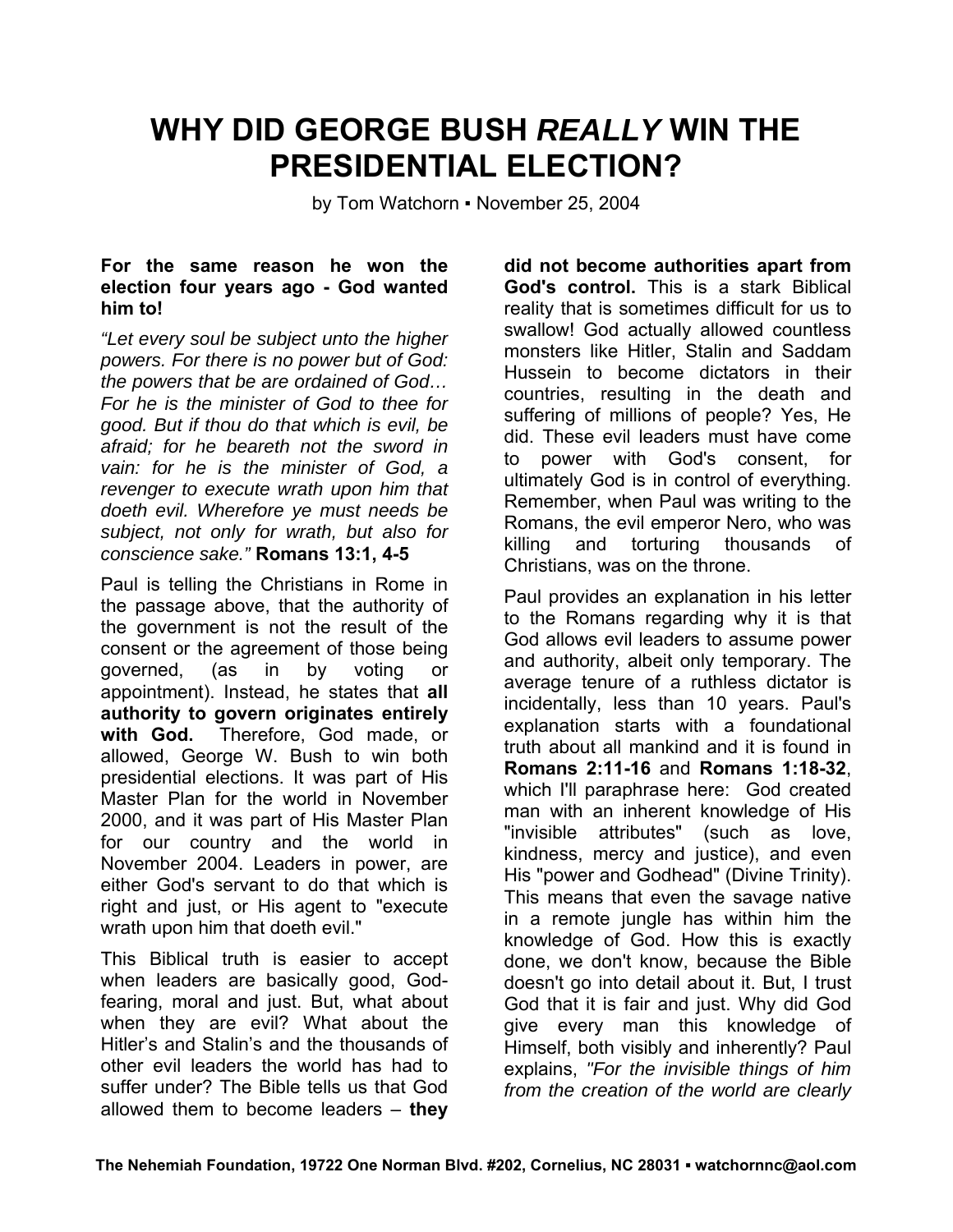*seen, being understood by the things that are made, even his eternal power and Godhead; so that they are without excuse."*[1](#page-1-0) Therefore, it is by this standard, at least, that God judges everyone when they die. Remember, the Bible states, *"And as it is appointed unto men once to die, but after this the judgment."*[2](#page-1-1) How much more are those of us who actually heard the Gospel of Jesus Christ, going to be "without excuse" when we face Jesus on Judgment Day! Jesus said, *"I am the way, the truth, and the life: no man cometh unto the Father, but by me."[3](#page-1-2)* Therefore, we know that God has provided a means by which *everyone* is allowed the choice to receive Jesus as their personal Savior. For the Old Testament saints, such as Abraham and David, it was a place referred to as "Abraham's Bosom". Jesus called it (from the cross to the thief), "paradise." I trust, God has made similar provisions for everyone, so that prior to their final judgment, going to heaven or going to hell, no one will have the excuse of saying, *"I never knew. Nobody ever told me about Jesus."[4](#page-1-3)* This is exactly why Jesus descended into the "paradise" section of Hades following His death on the cross. He went to preach "freedom to the captives." That is to say, He preached the Gospel of Christ to those waiting there for Him. After which, the Bible tells us they were lead to heaven by Jesus, thus testifying to the fact that no one ascends to the Father, except though Jesus. With the exception of the Old Testament saints, the Bible is not explicit in the manner and method by which the Gospel is preached to everyone prior to

their judgment. Nevertheless, by faith I know that God is perfectly fair and just and God is *"…not willing that any should perish, but that all should come to repentance."[5](#page-1-0)*

Paul goes on to build upon this foundation to say that despite their knowledge of God, and in many cases despite the clear teachings of God's spokesmen - Jesus Himself, the prophets and apostles, many men and as a collective group, many nations, have still rejected God. In fact, they have knowingly exchanged this knowledge for "a lie." Paul says, *"Because that, when they knew God, they glorified him not as God, neither were thankful; but became vain in their imaginations, and their foolish heart was darkened. Professing themselves to be wise, they became fools."[6](#page-1-1)* When this happens, what does God do? In modern English, the Bible says, - *"God washes His hands of them."* He gives them up to the desires of their evil hearts and in the case of nations, gives them the evil leaders they desire (and deserve.) **It is no accident that the verses that follow specifically speak of the sin of homosexuality, and I believe also, abortion.** Paul goes on to say, *"Wherefore God also gave them up to uncleanness through the lusts of their own hearts, to dishonour their own bodies between themselves: Who changed the truth of God into a lie, and worshipped and served the creature more than the Creator, who is blessed for ever. Amen. For this cause God gave them up unto vile affections: for even their women did change the natural use into that which is against nature:[7](#page-1-2) And likewise also the men, leaving the natural use of the* 

 <sup>1</sup> Romans 1:20

<span id="page-1-1"></span><span id="page-1-0"></span> $2$  Hebrews 9:27

<span id="page-1-2"></span> $^3$  John 14:6

<span id="page-1-3"></span><sup>4</sup> Acts 17:29-30

 $5$  2 Peter 3:9b

<sup>6</sup> Romans 1:21-22

 $<sup>7</sup>$  It is a natural thing for a woman to give birth and</sup> unnatural to have an abortion.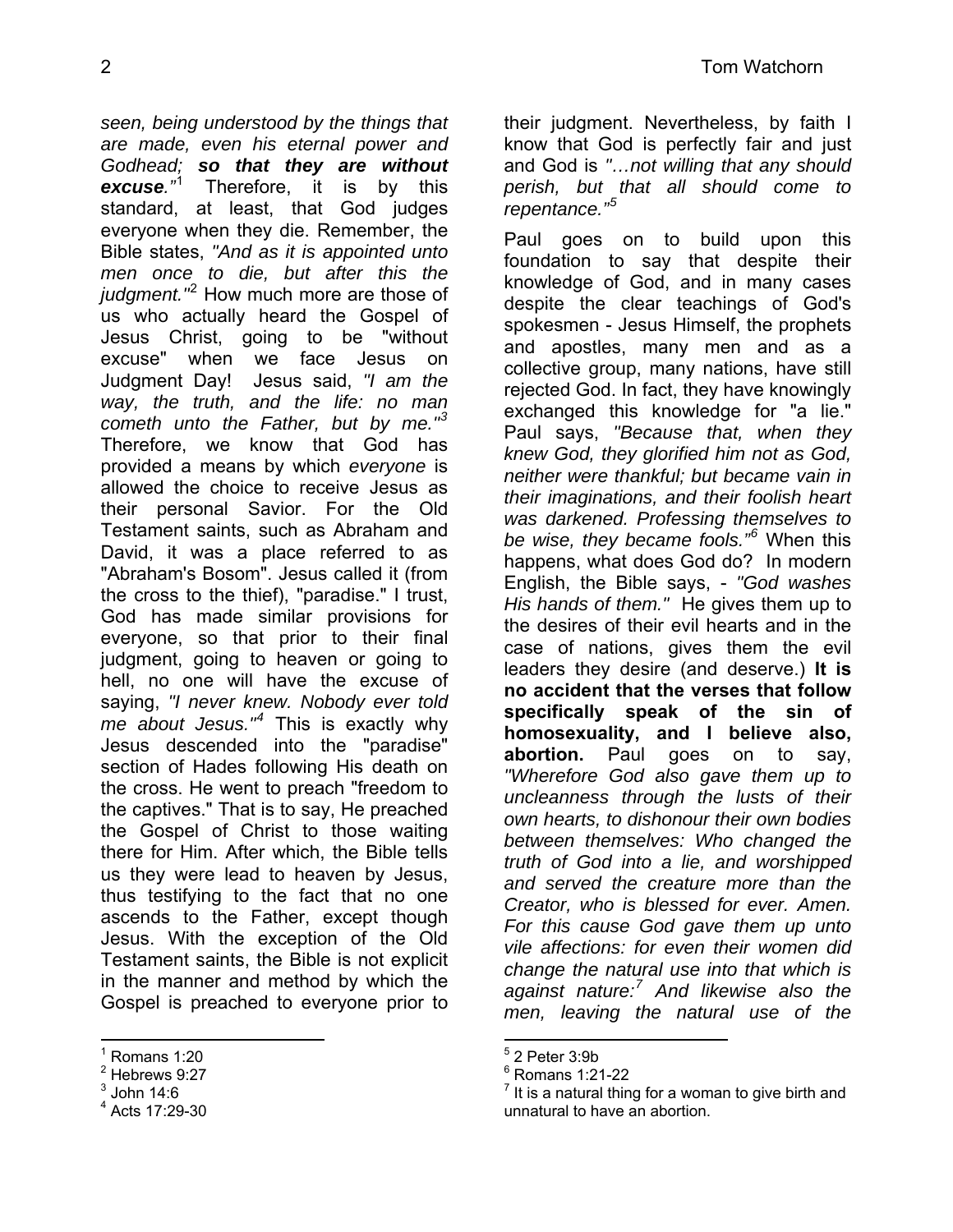*woman, burned in their lust one toward another; men with men working that which is unseemly, and receiving in themselves that recompence of their error which was meet. And even as they did not like to retain God in their knowledge, God gave them over to a reprobate mind, to do those things which are not convenient; Being filled with all unrighteousness, fornication, wickedness, covetousness, maliciousness; full of envy, murder, debate, deceit, malignity; whisperers, Backbiters, haters of God, despiteful, proud, boasters, inventors of evil things, disobedient to parents, Without understanding, covenantbreakers, without natural affection, implacable, unmerciful."[8](#page-2-0)*

Unfortunately, some of these men (and women) end up as political or religious leaders, leading ungodly nations in ungodly ways. This may be what God has done in the case of many countries in Europe, Africa, Asia and the Middle East. Because their collective hearts have become so hardened against Him, God has allowed ungodly men to assume positions of authority and leadership, and thus they shall reap as nations what they have sowed. I pray that the remnant of God-fearing and genuine Christians that continually pray for and repent for America, will delay the day when God allows ungodly leaders to rule over America. It appears for the moment, because of doing the following: *"Watch ye, stand fast in the faith, quit you like men, be strong"* that we have held back God's anger and wrath towards our nation.<sup>[9](#page-2-1)</sup> I pray America will continue to be "a light upon a hill" for the world to see.

It should be clear from the Scriptures presented, that it is God that places all those with power and authority in their positions. He does so according to His Master Plan for a particular nation or the world. He can use righteous men (or women) as instruments of His will to bring about blessings upon a people, or He can use evil men (or women) to bring about deserved punishment. There are numerous examples presented in the Bible of God using nation's leaders, good ones and evil ones.

Did Paul always submit to the authority of Rome? No. In fact, he was repeatedly thrown into jail for breaking the civil laws of Rome and Jerusalem concerning the preaching of the Gospel of Jesus Christ. He eventually was executed for violating these laws. By what "higher authority" did Paul willfully disobey the civil and religious authorities? Obviously, the authority we ultimately all must submit to – God. Peter and John make this very clear when they were commanded by the civil and religious authorities not to speak of or teach in the name of Jesus. *"And they called them, and commanded them not to speak at all nor teach in the name of Jesus. But Peter and John answered and said unto them, Whether it be right in the sight of God to hearken unto you more than unto God, judge ye. For we cannot but speak the things which we have seen and heard."*[10](#page-2-1)

If we believe in the inerrant Word of God as presented to us in the Bible, we must accept that there is no civil or religious authority, except that which God himself has established. And, because He established it to suit His purposes, we must be willing to submit to that authority, unless what we are being told to do is unbiblical. That is, it goes against our conscience as guided by Scripture. Then, as always, we are to obey God.

<span id="page-2-0"></span> <sup>8</sup> Romans 1:24-31

<span id="page-2-1"></span><sup>&</sup>lt;sup>9</sup> 1 Corinthians 16:13

<sup>10</sup> Acts 4:18-20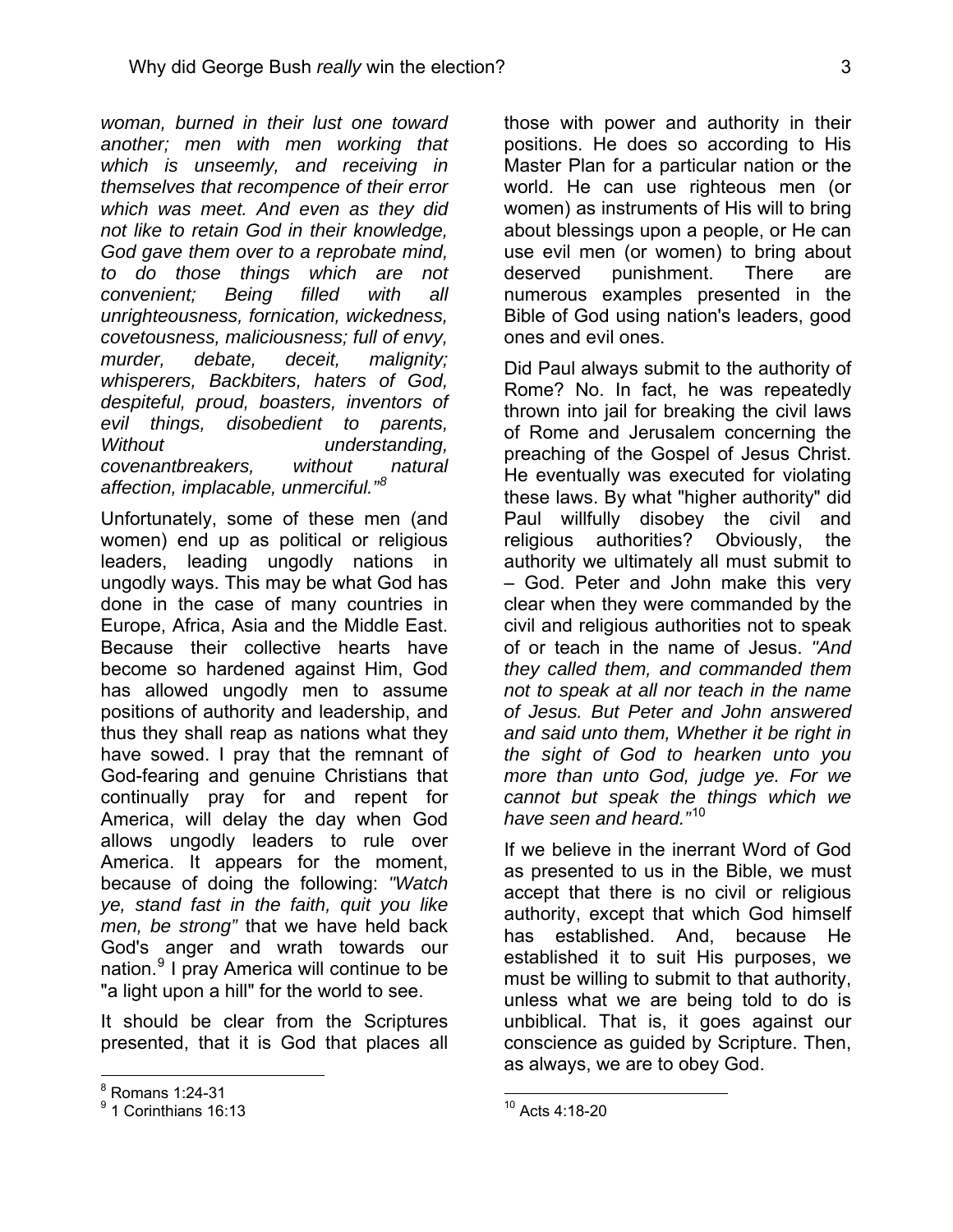With the question of who's really behind placing people in leadership positions now settled, let's revisit the original question: *"Why did George Bush win the election?"* and re-phrase it. Let's ask, *"How did George Bush actually win the presidential election of 2004?"* The simple answer, if there is one, is: **Bush received more popular votes in electorally strategic states than his opponent - John Kerry.** Because the popular vote by itself is *not* the determining factor in who gets elected President of the United States, we have to consider both aspects of the American voting process. First, the population or electorate that actually voted was 118 million people. And secondly, the Electoral College, consisting of 538 votes that determine legally (constitutionally) who is the President and Vice-President of the USA. Obviously, there is a correlation between the popular vote and the electoral vote, but as it has happened in a few other elections, a President has assumed office without receiving the majority of popular votes. He became President by virtue of receiving the majority of electoral votes. In the present case, that's 270 electoral votes. The population and thus, the electoral votes differ from state to state. California, with over 35 million people, has the largest number of electoral votes – 55. The next largest state is Texas with 22 million people has 34 electoral votes, followed by New York, Florida and Pennsylvania. For comparison, there are eight small states, such as the Dakotas, Wyoming and Delaware that have only three electoral votes. The system works when the majority of the popular vote of a particular state are placed in favor of a particular candidate for President and Vice-President. This takes place on November 2nd. As a result, these two winning candidates subsequently receive

all the state's Electoral College votes. These electoral votes are submitted in early January by the states' delegates. It is then that the candidates are considered legally "voted into office."

Therefore, it was not only important for Bush to win the majority of the popular vote (which he did, 60.6 million), but, more importantly, that he do so in the individual states that would give him the majority of electoral votes. Because Kerry won the big population and electoral vote states such as California, Pennsylvania, New York, Illinois and Michigan, Bush had to win the election the hard way. He had to win a majority of the popular votes in an overwhelming majority of the remaining 46 states. He did. He won the popular votes of 31 states or 61%. Ultimately however, it wasn't the number of states won, but who received the most electoral votes. Ultimately, it came down to who won Florida, Ohio, North Carolina and Georgia, collectively representing 77 electoral votes. Bush did!

We were told that the major issues facing voters in the 2004 election were: the economy, the war in Iraq, global terrorism, moral values (homosexuals and abortion) and personal character. There were dozens of other smaller issues that collectively must have had some impact on voter's decisions. Kerry's war record and religion, Kerry's wife (2nd wife), Kerry's anti-war behavior following Vietnam, Kerry's record as a Senator, taxes, a candidate's world view and the role of the U.S. plays in it, Bush's conduct and decisions during his presidency, Bush's religious beliefs and the environment were some of these other issues. It's easy to fall into the trap of trying to pick the most important issue. That's a trap, because **any one issue can be the most important in the eyes of a particular voter.** Therefore, the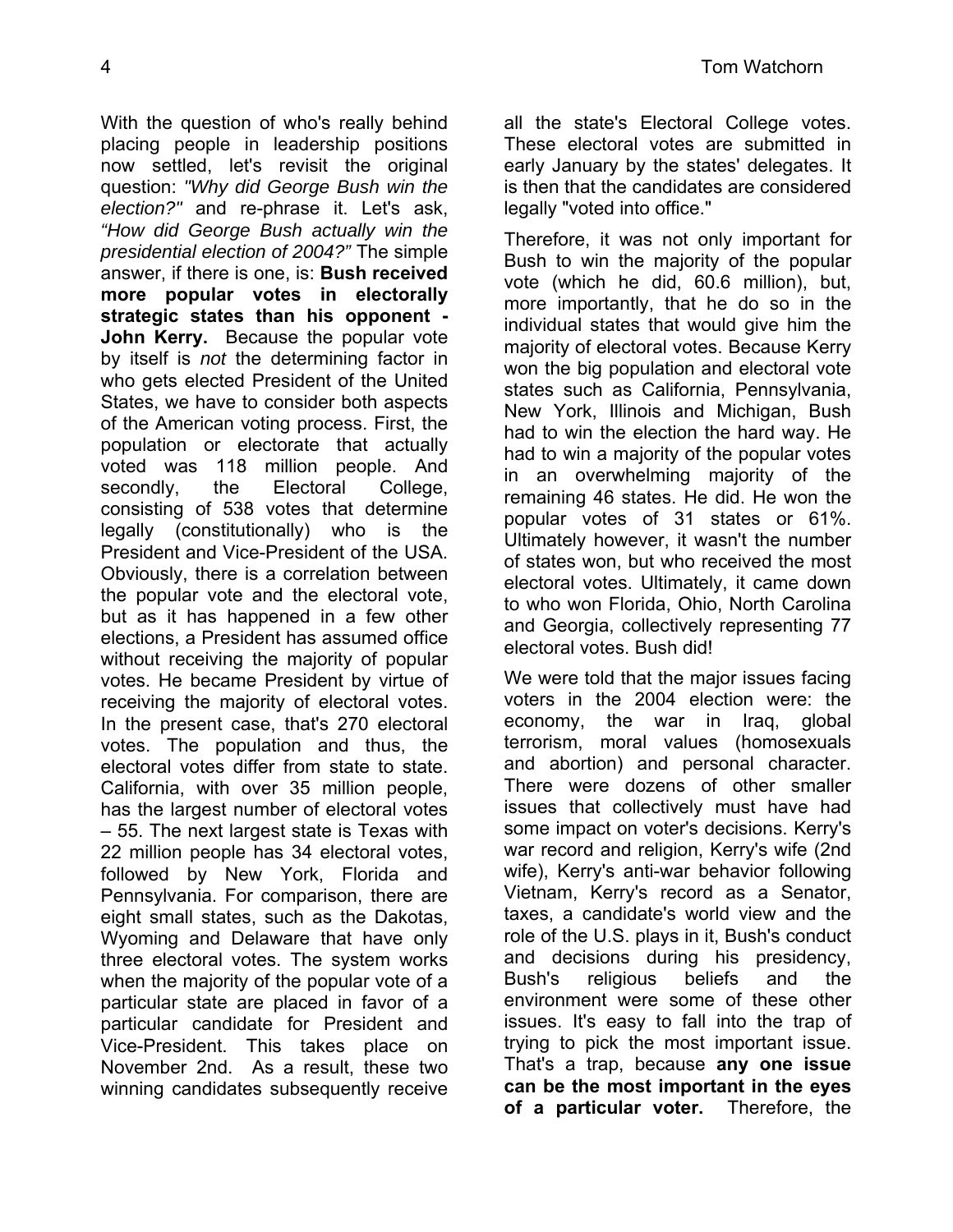candidate that is **perceived positively by voters on the majority of issues** has a better chance of winning. The utopia for candidates is to be viewed as being, "all things to all people", but being, "most things to most people" usually is enough to win! As I said earlier, it's a trap to try and pick what you think is the most important issue. Especially if you focus almost all your campaign efforts in one or two areas, hoping that if you win the hearts of the voters on these one or two "important" issues that will be enough to assure victory. John Kerry fell into this trap. He thought the economy and the war in Iraq were the two most important issues for most Americans. He put most of his "campaigning eggs in this basket" and he was obviously wrong. In addition, he never made a convincing argument that Bush had failed in both of these areas, or that he (Kerry) could do any better.

It is an over simplification and simply not accurate to give the "conservative religious right", the "moral majority" or the "evangelicals" all the credit for Bush's presidential election victory. However, these groups do deserve a lot of credit. More Christians were encouraged to vote this election than ever before by their churches. A generation ago, most Americans thought churches should stay out of politics. Now, most Americans think its okay – even sinful not to! While the same percentage of voters representing evangelical Protestants (23%) voted in this election as before, more of them in sheer numbers voted for Bush. 78% in 2004 compared to 71% in the 2000 election. That translated into more popular votes across the board for Bush. This also reflects a trend of the past decade. More and more evangelicals are calling themselves Republican. Catholics represent a larger percentage of voters

and are more numerous than evangelicals. They represent about 27% of the electorate compared to 23% for evangelicals. However, because of the abortion issue, Kerry must have lost a considerable amount of Catholic votes that traditionally have voted Democratic in the past. Setting the economy and the war issues aside, (Kerry's main campaign points) many Catholics simply voted for Bush because many of their church leaders (priests and Bishops) encouraged them to do so. *(Some went as far as to say it was sin to vote for Kerry.)* Here also, Bush found favor with more Hispanic voters, mostly who are Catholics. 42% of the Hispanic Catholics voted for Bush, compared to 31% in the 2000 election.

**Bush received 10 million more votes in November 2004 than he did in the 2000 election. (60.6 million, compared to 50.5 million.) Seven million of this increase can be directly traced to evangelicals and Catholics! (3.5 million votes each.)** We must ultimately attribute this net increase in votes primarily to one issue and one cultural fact. The issue was moral (homosexual marriages and abortion) and the cultural fact that most Americans today believe the church *should* be involved in politics. This is a big shift in acceptable behavior from the attitude 30 years ago. Many people, even the non-religious, might agree that because of the "religious conservative right", God did have something *indirectly* to do with the outcome of the 2004 election. As discussed above, however, we know from what the Bible states, that God had something *directly* to do with Bush's election victory. In fact, He determined it, for it was His desire to see Bush remain President. Why? I don't pretend to know the mind of God, so I can't say for sure.